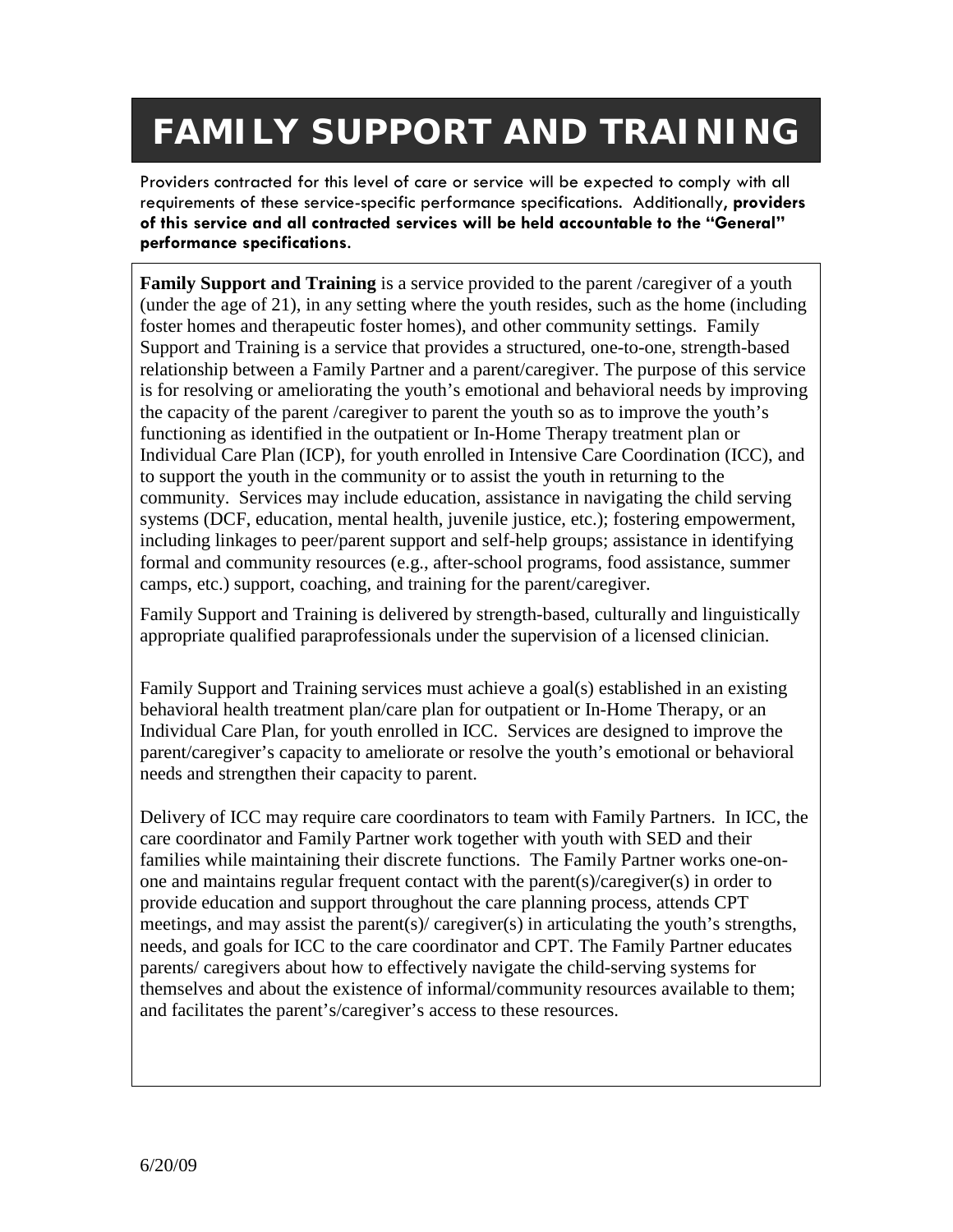| <b>Components of Service</b> |                                                                                                                                                                                                                                                                                                                                                                                                                                                                                                                                                                                                                                                                                                                                                                            |
|------------------------------|----------------------------------------------------------------------------------------------------------------------------------------------------------------------------------------------------------------------------------------------------------------------------------------------------------------------------------------------------------------------------------------------------------------------------------------------------------------------------------------------------------------------------------------------------------------------------------------------------------------------------------------------------------------------------------------------------------------------------------------------------------------------------|
|                              | 1. Providers Family Support and Training services are<br>outpatient hospitals, community health centers, mental<br>health centers, other clinics and private agencies certified by<br>the Commonwealth. Providers of Family Support and<br>Training services utilize Family Partners to provide these<br>services.                                                                                                                                                                                                                                                                                                                                                                                                                                                         |
|                              | 2. The Family Support and Training service must be operated<br>by a provider with demonstrated infrastructure to support<br>and ensure                                                                                                                                                                                                                                                                                                                                                                                                                                                                                                                                                                                                                                     |
|                              | <b>Quality Management / Assurance</b><br>a.                                                                                                                                                                                                                                                                                                                                                                                                                                                                                                                                                                                                                                                                                                                                |
|                              | b. Utilization Management                                                                                                                                                                                                                                                                                                                                                                                                                                                                                                                                                                                                                                                                                                                                                  |
|                              | c. Electronic Data Collection / IT                                                                                                                                                                                                                                                                                                                                                                                                                                                                                                                                                                                                                                                                                                                                         |
|                              | d. Clinical and Psychiatric Expertise                                                                                                                                                                                                                                                                                                                                                                                                                                                                                                                                                                                                                                                                                                                                      |
|                              | e. Cultural and Linguistic Competence                                                                                                                                                                                                                                                                                                                                                                                                                                                                                                                                                                                                                                                                                                                                      |
|                              | 3.<br>The Family Support and Training provider engages the<br>parent /caregiver in activities in the home and community.<br>These activities<br>are designed to address one or more goals on the<br>youth's treatment plan for outpatient or In-Home                                                                                                                                                                                                                                                                                                                                                                                                                                                                                                                       |
|                              | Therapy, or ICP, for youth enrolled in ICC.<br>are designed to assist him/her with meeting the needs<br>of the youth and meet one or more of the following<br>purposes:<br>educating<br>$\circ$<br>supporting<br>O<br>coaching<br>O<br>modeling<br>O<br>guiding<br>O<br>and may include:<br>education<br>$\circ$<br>teaching the parent/caregiver how to navigate<br>$\circ$<br>the child-serving systems and processes<br>fostering empowerment, including linkages to<br>$\circ$<br>peer/parent support and self-help groups<br>teaching the parent/caregiver how to identify<br>O<br>formal and community-based resources (e.g.,<br>after-school programs, food assistance, housing<br>resources, etc.).<br>The Family Support and Training provider develops and<br>4. |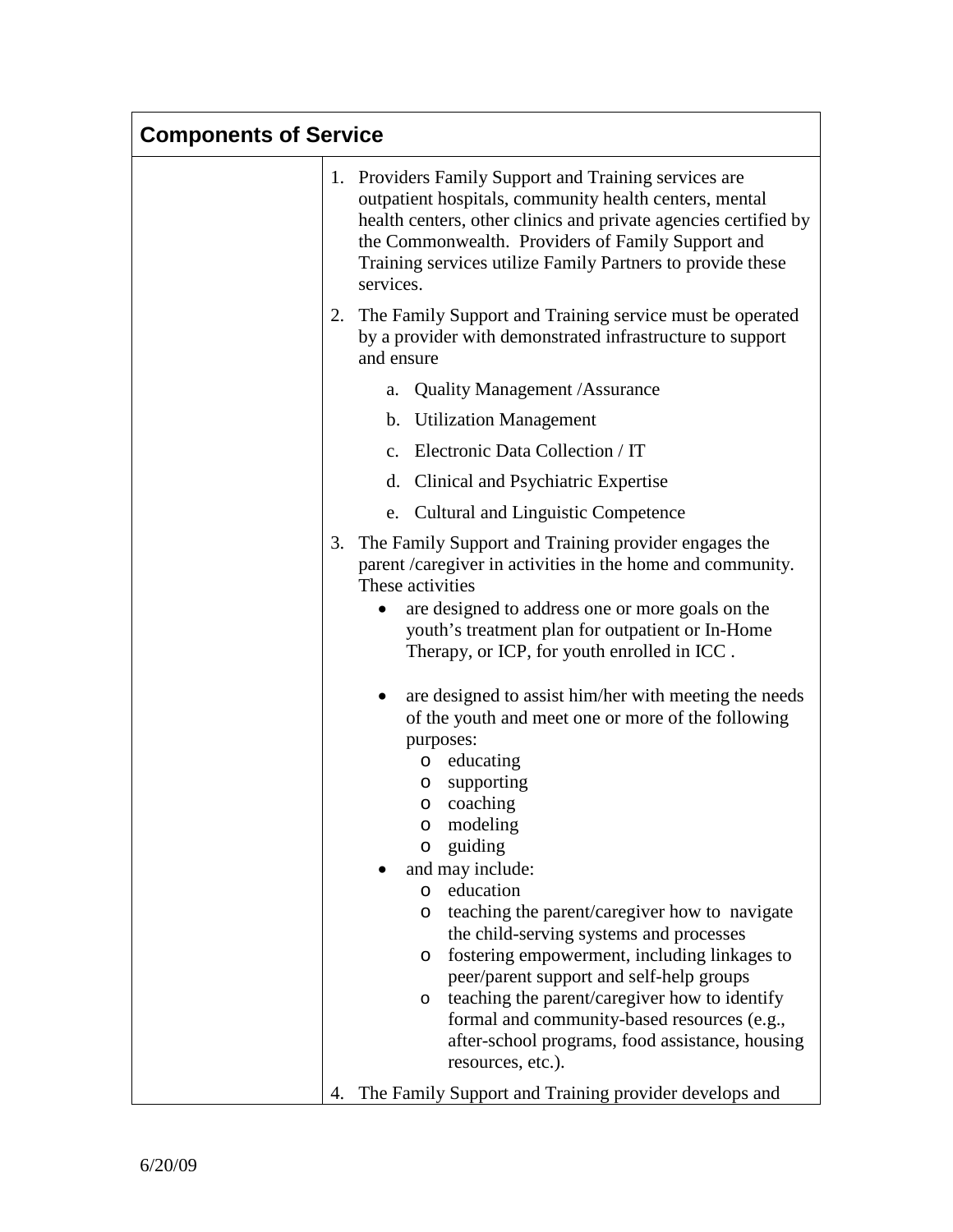|                              | maintains policies and procedures relating to all components<br>of consumer peer support services. The provider will ensure<br>that all new and existing staff will be trained on these<br>policies and procedures.<br>The Family Support and Training provider delivers services<br>5.<br>in the parent /caregiver's home and community.<br>The Family Partner delivers services in accordance with an<br>6.<br>existing outpatient, or In-Home Therapy treatment plan that<br>is jointly developed by the outpatient, or In-Home Therapy<br>provider with the parent/caregiver, and the youth whenever<br>possible, and may also include other involved parties such<br>as school personnel, other treatment providers, and<br>significant people in the youth and parent/caregiver's life.<br>For youth in ICC, Family Support and Training services are<br>delivered in accordance with the ICP. |
|------------------------------|------------------------------------------------------------------------------------------------------------------------------------------------------------------------------------------------------------------------------------------------------------------------------------------------------------------------------------------------------------------------------------------------------------------------------------------------------------------------------------------------------------------------------------------------------------------------------------------------------------------------------------------------------------------------------------------------------------------------------------------------------------------------------------------------------------------------------------------------------------------------------------------------------|
| <b>Staffing Requirements</b> |                                                                                                                                                                                                                                                                                                                                                                                                                                                                                                                                                                                                                                                                                                                                                                                                                                                                                                      |
|                              | 1. Minimum staff qualifications for a Family Partner includes:<br>experience as a caregiver of a youth with special<br>needs, and preferably a youth with mental health<br>needs;<br>bachelor's degree in a human services field from an<br>$\bullet$<br>accredited university and one (1) year of experience<br>working with the target population; or<br>associate's degree in a human service field from an<br>$\bullet$<br>accredited school and one (1) year of experience<br>working with children/adolescents/transition age<br>youth; or High school diploma or GED and a<br>minimum of two (2) years of experience working<br>with children/adolescents/transition age youth; and<br>experience in navigating any of the child and family-<br>serving systems and teaching family members who<br>are involved with the child and family serving<br>systems.                                 |
| 2.<br>3.                     | Family Partners possesses a current/valid driver's license<br>and an automobile with proof of auto insurance.<br>The Family Support and Training provider participates                                                                                                                                                                                                                                                                                                                                                                                                                                                                                                                                                                                                                                                                                                                               |
|                              | in, and successfully completes, all required training.                                                                                                                                                                                                                                                                                                                                                                                                                                                                                                                                                                                                                                                                                                                                                                                                                                               |
|                              | The Family Support and Training provider ensures that<br>4.<br>Family Partners complete the state required training<br>program for ICC and have successfully completed skill-                                                                                                                                                                                                                                                                                                                                                                                                                                                                                                                                                                                                                                                                                                                        |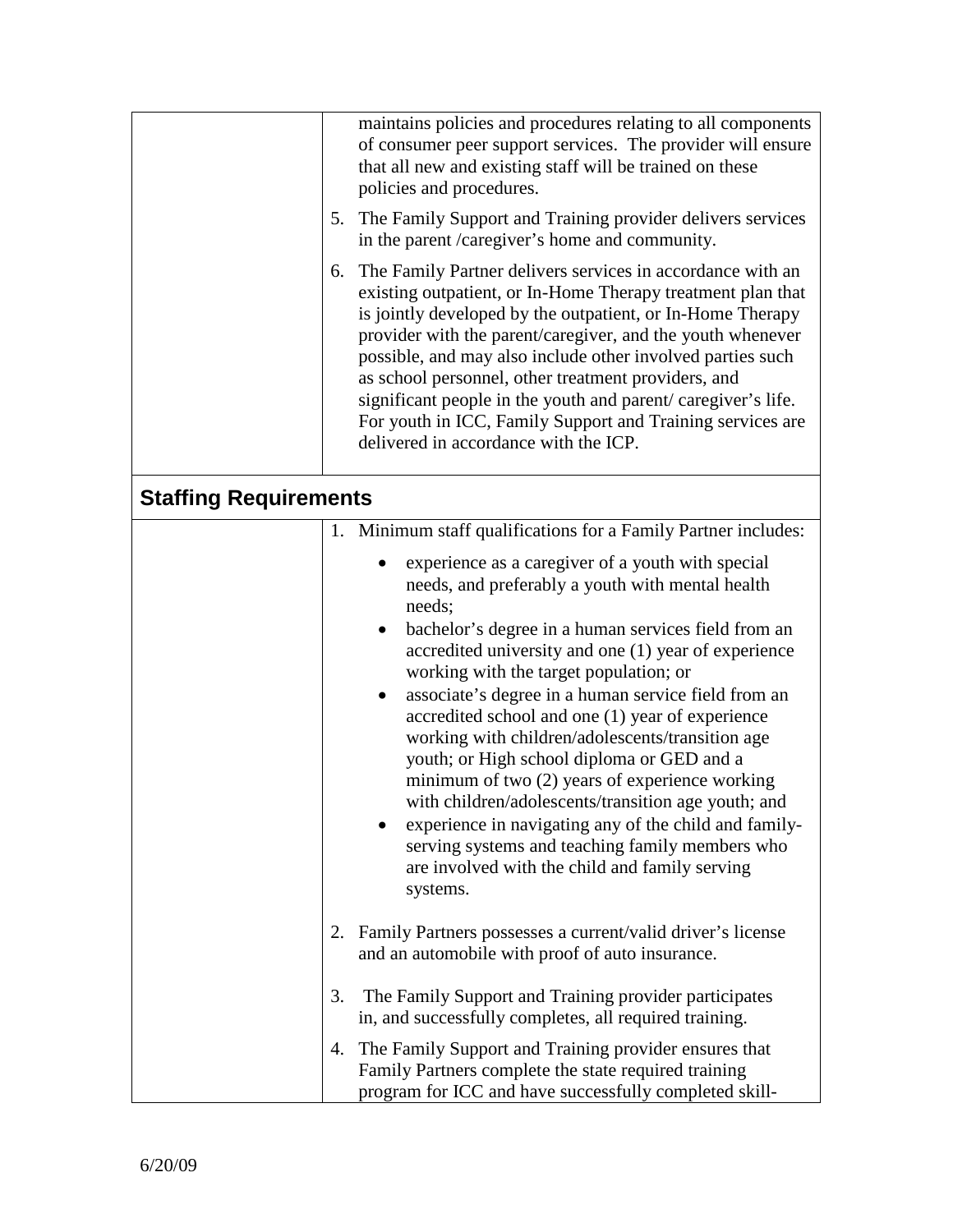| and competency-based training to provide ICC services.                                                                                                                                                                                                                                                                                                                                      |
|---------------------------------------------------------------------------------------------------------------------------------------------------------------------------------------------------------------------------------------------------------------------------------------------------------------------------------------------------------------------------------------------|
| 5.<br>The Family Support and Training provider ensures that<br>all Senior Family Partners and supervisory staff complete<br>the state required training program for ICC and have<br>successfully completed skill- and competency-based<br>training to supervise Family Partners.                                                                                                            |
| The Family Support and Training provider ensures that all<br>6.<br>Family Partners, supervisory staff and program managers,<br>upon employment and annually thereafter, before assuming<br>their duties, complete a training course that minimally<br>includes the following:                                                                                                               |
| Overview of the clinical and psychosocial needs of<br>the target population<br>Systems of Care principles and philosophy<br>$\bullet$<br>The four phases of <i>Wraparound</i> and the 10 principles<br>$\bullet$<br>of Wraparound<br>Role within a CPT<br>Ethnic, cultural, and linguistic considerations of the<br>$\bullet$<br>community<br>Community resources and services<br>$\bullet$ |
| Family-centered practice<br>$\bullet$<br>Behavior management coaching<br>$\bullet$<br>Social skills training<br>$\bullet$<br>Psychotropic medications and possible side effects<br>$\bullet$<br>Risk management/safety planning<br>$\bullet$                                                                                                                                                |
| Crisis Management<br>$\bullet$<br>Introduction to child-serving systems and processes<br>$\bullet$<br>(DCF, DYS, DMH, DESE, etc.)<br>Basic IEP and special education information<br>CHINS/juvenile court issues<br>Managed Care Entities' performance specifications<br>and medical necessity criteria                                                                                      |
| Child/adolescent development including sexuality<br>$\bullet$<br>Conflict resolution<br>Documentation of the provider's training curriculum is<br>made available upon request.                                                                                                                                                                                                              |
| The provider ensures that Family Partners receive<br>7.<br>supervision on a weekly basis from a Senior Family Partner<br>and a licensed clinician who has specialized training in<br>parent support, behavioral health needs of youth, family-<br>centered treatment, and strengths-based interventions, and<br>who is culturally and linguistically competent in working                   |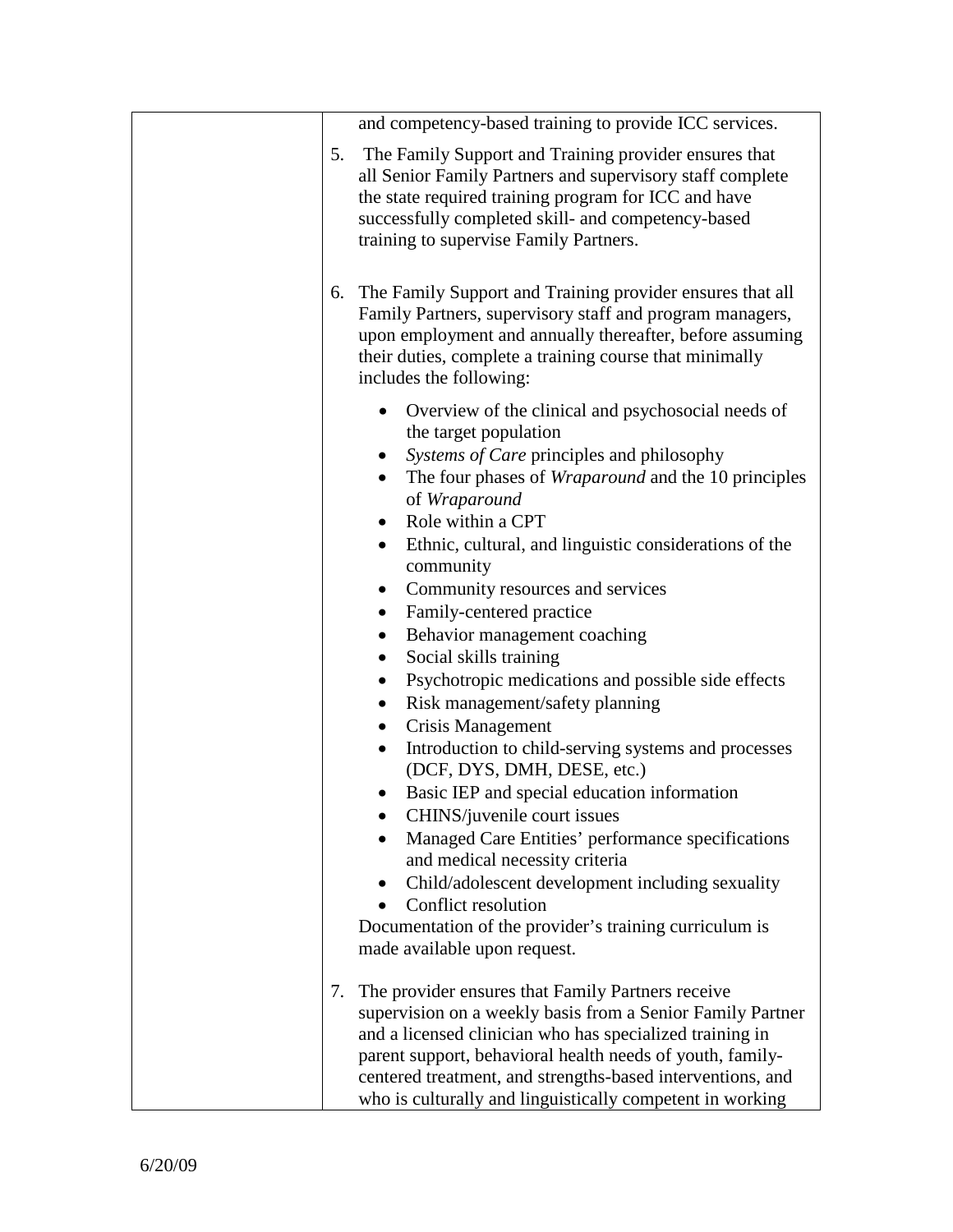|                                | with youth and families with behavioral health needs.                                                                                                                                                                                                                                                                                                                                                                                                                                                                                                                                                                                                                                                                                                  |
|--------------------------------|--------------------------------------------------------------------------------------------------------------------------------------------------------------------------------------------------------------------------------------------------------------------------------------------------------------------------------------------------------------------------------------------------------------------------------------------------------------------------------------------------------------------------------------------------------------------------------------------------------------------------------------------------------------------------------------------------------------------------------------------------------|
| 8.                             | The provider ensures that a clinician licensed at the<br>independent practice level is available during normal<br>business hours for consultation, as well as during all hours<br>in which any Family Partners provide services to parent/<br>caregiver(s), including evenings and weekends.<br><b>Service, Community, and Collateral Linkages</b>                                                                                                                                                                                                                                                                                                                                                                                                     |
|                                | 1. The provider offering Family Support and Training services<br>will assist the parent / $caregiver(s)$ with learning how to<br>network and link to community resources and services that<br>will support them in caring for the youth. Family Partners<br>teach the parent/caregiver how to promote linkages with<br>other treatment providers, and the ICC care coordinator for<br>youth in ICC, and assist the parent/caregiver in advocating<br>for and accessing resources and services to meet the youth's<br>and parent/caregivers' needs. This may include, but is not<br>limited to, access to support groups, faith groups, and<br>community supports that will assist the parent to address the<br>youth's emotional and behavioral needs. |
|                                | 2. For youth in ICC, the Family Partner participates as a<br>member of the CPT and clearly outlines the goals of<br>Caregiver Peer to Peer services in the ICP.                                                                                                                                                                                                                                                                                                                                                                                                                                                                                                                                                                                        |
|                                | 3. For youth who are not engaged in ICC, the Family Support<br>and Training provider works closely with the family and any<br>existing/referring behavioral health provider(s), to<br>implement the objectives and goals identified in the<br>referring provider's treatment plan.                                                                                                                                                                                                                                                                                                                                                                                                                                                                     |
| 4.                             | The Family Partner will participate in all care planning<br>meetings and processes for the youth. When state agencies<br>(DMH, DCF, DYS, DPH, DESE/LEA, DMR, MRC, ORI,<br>probation office, the courts, etc.) are involved and consent is<br>given by the parent/guardian/caregiver, the Family Partner<br>participates and interacts, as appropriate, with these agencies<br>to support service/care planning and coordination, on behalf<br>of, and with, the youth and parent/caregiver(s).                                                                                                                                                                                                                                                         |
| <b>Quality Management (QM)</b> |                                                                                                                                                                                                                                                                                                                                                                                                                                                                                                                                                                                                                                                                                                                                                        |
|                                | The identified Family Support and Training provider<br>participates in quality management activities as required.                                                                                                                                                                                                                                                                                                                                                                                                                                                                                                                                                                                                                                      |
| <b>Process Specifications</b>  |                                                                                                                                                                                                                                                                                                                                                                                                                                                                                                                                                                                                                                                                                                                                                        |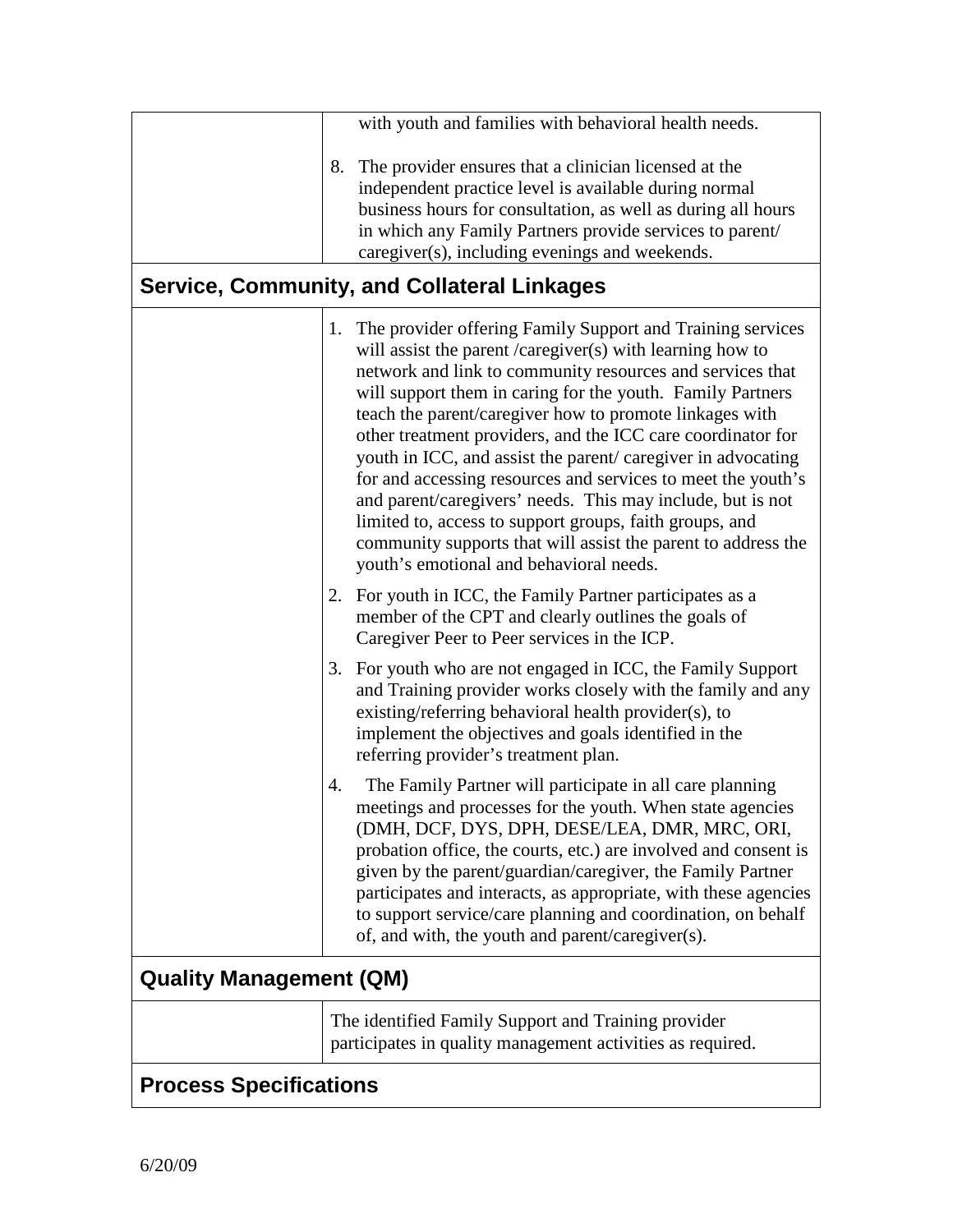| <b>Treatment Planning and</b><br><b>Documentation</b> |    | 1. When Family Support and Training is identified as a need in<br>the treatment plan for outpatient or In-Home Therapy, or an<br>ICP, for those enrolled in ICC, the referring provider is<br>responsible for communicating the reasons for referral and<br>the initial goals to the Family Support and Training<br>provider.                                                                                                                                                                                                                                                                                                                                                                                                                                                      |
|-------------------------------------------------------|----|------------------------------------------------------------------------------------------------------------------------------------------------------------------------------------------------------------------------------------------------------------------------------------------------------------------------------------------------------------------------------------------------------------------------------------------------------------------------------------------------------------------------------------------------------------------------------------------------------------------------------------------------------------------------------------------------------------------------------------------------------------------------------------|
|                                                       | 2. | For youth engaged in ICC, the Family Partner must<br>coordinate with and attend all CPT meetings that occur<br>while they are providing Family Support and Training. At<br>these meetings, the Family Partner gives input to the CPT in<br>order to clearly outline the goals of service in the ICP and<br>provide updates on the youth's progress. The Family<br>Partner develops and identifies to the CPT an anticipated<br>schedule for meeting with the parent/caregiver and a<br>timeline for goal completion. The Family Partner<br>determines the appropriate number of hours per week/month<br>for Family Support and Training services based on the needs<br>of the youth and the parent/caregiver as identified in the<br>ICP.                                          |
|                                                       | 3. | For youth who are not engaged in ICC, the Family Partner<br>must coordinate with the referring provider and attend all<br>treatment team meetings in order to clearly outline the<br>objectives and goals of the service as identified in the<br>referring provider's treatment plan and to provide updates<br>on the youth's progress. The Family Partner develops and<br>identifies to the referring/existing behavioral health provider<br>an anticipated schedule for meeting with the<br>parent/caregiver and a timeline for goal completion. The<br>Family Partner determines the appropriate number of hours<br>per week/month for Family Support and Training services<br>based on the needs of the youth and the parent/caregiver as<br>identified in the treatment plan. |
|                                                       | 4. | The Family Support and Training provider contacts the<br>parent/caregiver to initiate services within three (3) business<br>days of receipt of the referral.                                                                                                                                                                                                                                                                                                                                                                                                                                                                                                                                                                                                                       |
|                                                       | 5. | The Family Support and Training provider matches the<br>parent /caregiver's ethnicity, culture, language, needs, and<br>strengths as closely as possible with available Family<br>Partners.                                                                                                                                                                                                                                                                                                                                                                                                                                                                                                                                                                                        |
|                                                       | 6. | The Family Partner has at minimum weekly contact<br>(telephonic or face to face) with the parent/caregiver of each                                                                                                                                                                                                                                                                                                                                                                                                                                                                                                                                                                                                                                                                 |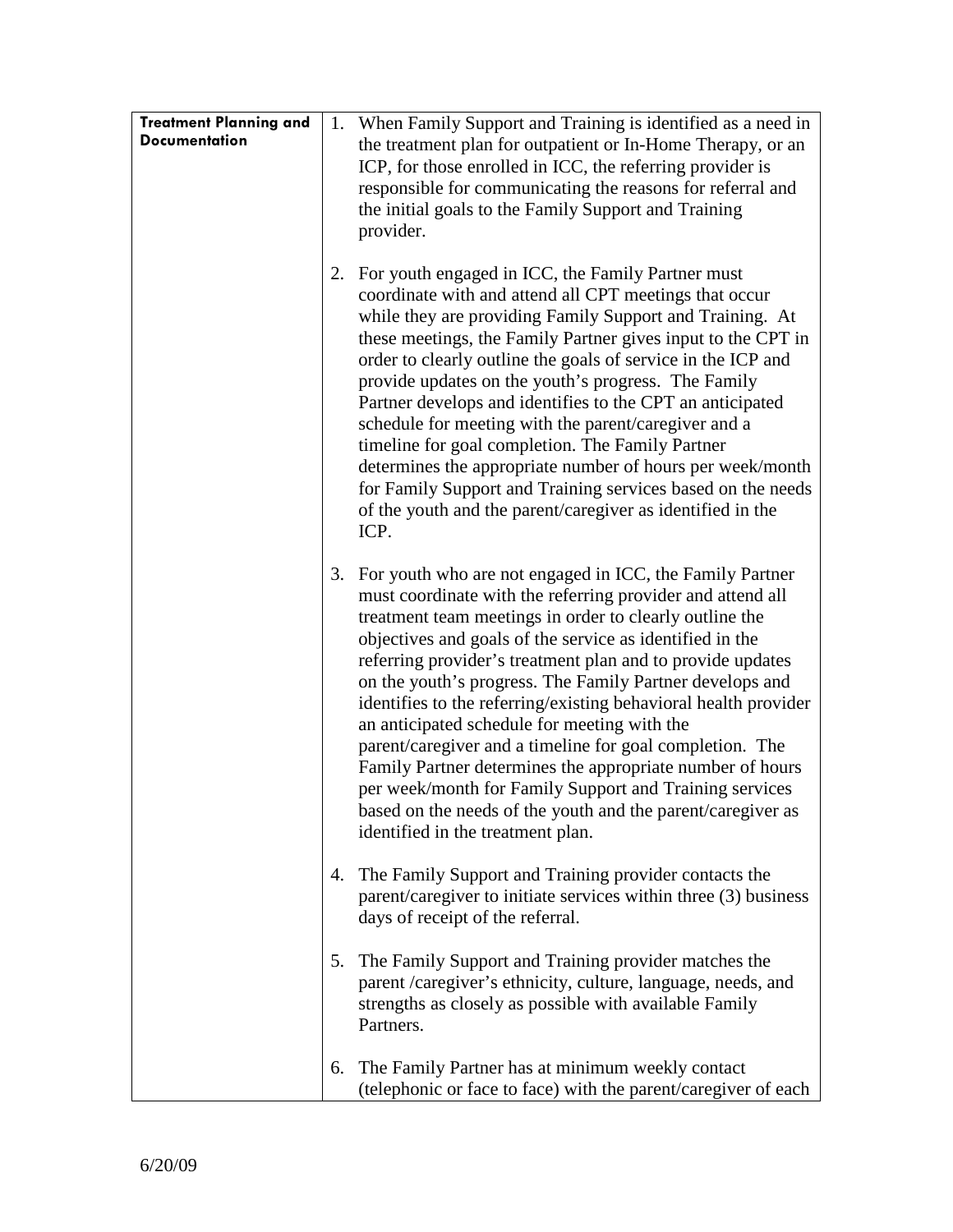|                                                       |    | enrolled youth they support.                                                                                                                                                                                                                                                                                                                                                                                                   |
|-------------------------------------------------------|----|--------------------------------------------------------------------------------------------------------------------------------------------------------------------------------------------------------------------------------------------------------------------------------------------------------------------------------------------------------------------------------------------------------------------------------|
|                                                       |    | 7. The Family Partner has at least one contact per week, and<br>more if needed, with the youth's ICC, In-Home Therapy<br>Services, or outpatient provider to provide updates on<br>progress toward goals identified in the treatment plan or<br>ICP.                                                                                                                                                                           |
|                                                       | 8. | The Family Support and Training provider ensures that all<br>services are provided in a professional manner, ensuring<br>privacy, safety, and respect for the parent/caregiver's<br>dignity and right to choice.                                                                                                                                                                                                               |
|                                                       |    | 9. Family Partners document each contact in a progress report<br>in the Family Support and Training provider's record for the<br>youth.                                                                                                                                                                                                                                                                                        |
|                                                       |    | 10. Family Partners follow the crisis management protocols of<br>the provider agency during and after business hours.                                                                                                                                                                                                                                                                                                          |
| <b>Discharge Planning and</b><br><b>Documentation</b> |    | 1. When the parent/caregiver decides that he/she no longer<br>wants or requires services, or the referring/current treater(s)<br>along with the parent/guardian/caregiver determine that<br>there is no longer a need for Family Support and Training,<br>or the goals of the treatment plan/ICP are met, a discharge-<br>planning meeting is initiated to plan the discharge from the<br>Family Support and Training service. |
|                                                       |    | 2. The discharge plan is agreed upon and signed by the<br>parent/guardian/caregiver, and is shared, with consent, with<br>current treater(s), or with the CPT for youth in ICC.                                                                                                                                                                                                                                                |
|                                                       |    | 3. The reasons for discharge and all follow-up plans are clearly<br>documented in the staff's record for the youth.                                                                                                                                                                                                                                                                                                            |
|                                                       | 4. | If the parent/caregiver terminates without notice, the<br>provider makes every effort to contact him/her to obtain<br>their participation in the services and to provide assistance<br>for appropriate follow-up plans (i.e., schedule another<br>appointment, facilitate an appropriate service termination, or<br>provide appropriate referrals). Such activity is documented<br>in the provider's record for the youth.     |
|                                                       | 5. | The Family Partner writes a discharge plan that includes<br>documentation of ongoing strategies, supports, and services<br>in place for the youth and parent/caregiver(s), and resources<br>to assist the youth and parent/caregiver(s) in sustaining                                                                                                                                                                          |